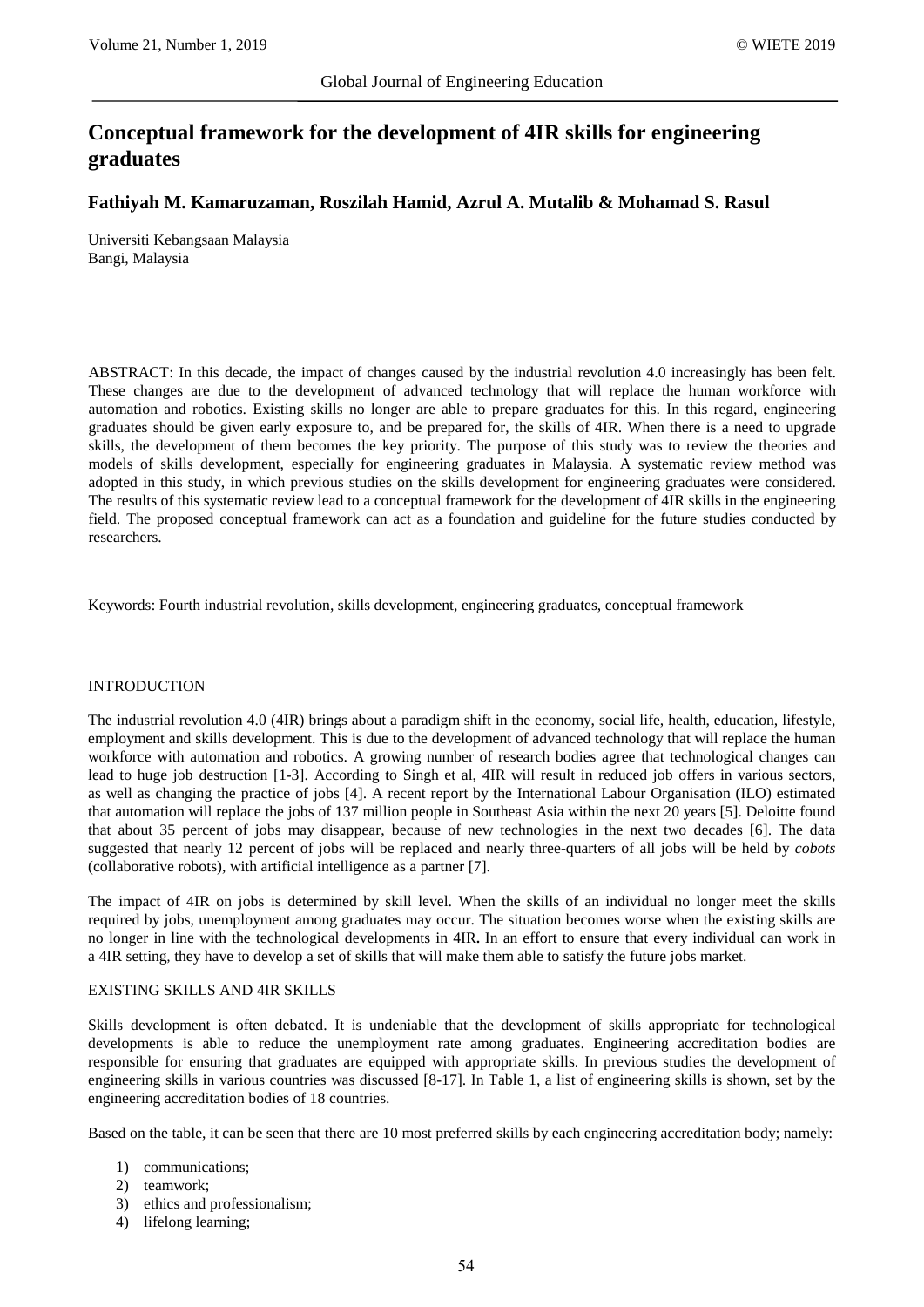- 5) problem solving;
- 6) management;
- 7) technology;
- 8) decision making;
- 9) critical thinking;
- 10) leadership.

However, these skills no longer are adequate and need to be enhanced to be in line with the challenges of 4IR.

Table 1: List of engineering skills set by 18 engineering accreditation bodies.

| Engineering accreditation board                                                                | <b>Skills</b>                                                                                                                                                       |
|------------------------------------------------------------------------------------------------|---------------------------------------------------------------------------------------------------------------------------------------------------------------------|
| Board of Engineers Malaysia (BEM)                                                              | Problem analysis; technology; ethical principles; communication;                                                                                                    |
| [18]                                                                                           | teamwork; lifelong learning                                                                                                                                         |
| <b>Accreditation Board for Engineering</b>                                                     | Communication; teamwork; lifelong learning; professionalism; problem                                                                                                |
| and Technology (ABET) [19]                                                                     | solving                                                                                                                                                             |
| <b>Institution of Engineers Singapore</b><br>(IES) [20]                                        | Communication; global mind set; lifelong learning; problem solving and<br>decision making; professionalism; information and communication<br>technology; management |
| Engineers Australia (EA) [21]                                                                  | Communication; teamwork; learning; professional and ethical<br>responsibility                                                                                       |
| Engineers Ireland (EI) [22]                                                                    | Problem solving; ethical standards; team spirit; lifelong learning;<br>communication                                                                                |
| Engineering Council United Kingdom                                                             | Problem solving; oral and written communication; team roles and work as                                                                                             |
| (ECUK) [23]                                                                                    | a member; lifelong learning; professional expertise                                                                                                                 |
| <b>Accreditation Board for Engineering</b>                                                     | Information technology; project team; communication; ethics; lifelong                                                                                               |
| Education of Korea (ABEEK) [24]                                                                | learning; problem solving                                                                                                                                           |
| Hong Kong Institution of Engineers                                                             | Teamwork; problem solving; professional and ethics responsibility;                                                                                                  |
| (HKIE) [25]                                                                                    | communication; lifelong learning; computer and IT skill                                                                                                             |
| Japan Accreditation Board for                                                                  | Thinking skills; technology; oral and written communication; lifelong;                                                                                              |
| Engineering Education (JABEE) [26]                                                             | work in a team                                                                                                                                                      |
| Institution of Engineers Sri Lanka                                                             | Problem analysis; ethics; teamwork; communication; management; lifelong                                                                                             |
| (IESL) [27]                                                                                    | learning                                                                                                                                                            |
| Engineers Canada (EC) [28]                                                                     | Problem solving; member and leader in team; communication;<br>professionalism; management; learn continuously                                                       |
| National Board of Accreditation (NBA)                                                          | Solve engineering problems; professional and ethical responsibilities;                                                                                              |
| $[29]$                                                                                         | verbal and written communication; teamwork; self-education                                                                                                          |
| Engineering New Zealand (EngNZ)                                                                | Problem analysis; ethics; role in and diversity of team; communication;                                                                                             |
| [30]                                                                                           | management; continuing learning                                                                                                                                     |
| <b>Engineering Council South Africa</b>                                                        | Problem solving; information technology; written and oral communication;                                                                                            |
| (ECSA) [31]                                                                                    | teamwork; independent learning; professionalism; management                                                                                                         |
| Institute of Engineering Education<br>Taiwan (IEET) [32]                                       | Management; communication; work in team; ethics; problem solving                                                                                                    |
| Association for Evaluation and<br><b>Accreditation of Engineering Programs</b><br>(MUDEK) [33] | Problem solving; information technology; teamwork; Turkish proficiency;<br>presentation skills; lifelong learning; ethical principles; management                   |
| Association for Engineering Education                                                          | Problem analysis; ethics; communication; leader or member in diverse                                                                                                |
| of Russia (AEER) [34]                                                                          | teams; lifelong learning; management                                                                                                                                |
| Pakistan Engineering Council (PEC)                                                             | Problem solving; ethics; leader or member in team; communication;                                                                                                   |
| $[35]$                                                                                         | management; lifelong learning                                                                                                                                       |

The World Economic Forum (WEF) has come out with a latest report [36] following a report published in 2016 [37]. In the present report, the majority of employers expected that most of the current skills will not be relevant by the year 2022, but note a huge difference in different fields of work. In Table 2 is a list of a comparison of skills in demand between the years 2018 and 2022.

| Table 2: Skills in demand in 2018 vs 2022 [36]. |  |
|-------------------------------------------------|--|
|-------------------------------------------------|--|

| 2018 |                                         | 2022 |                                         |
|------|-----------------------------------------|------|-----------------------------------------|
|      | Analytical thinking and innovation      |      | Analytical thinking and innovation      |
|      | Complex problem solving                 |      | Active learning and learning strategies |
| 3    | Critical thinking and analysis          | 2    | Creativity, originality and initiative  |
| 4    | Active learning and learning strategies | Δ    | Technology design and programming       |
|      | Creativity, originality and initiative  |      | Critical thinking and analysis          |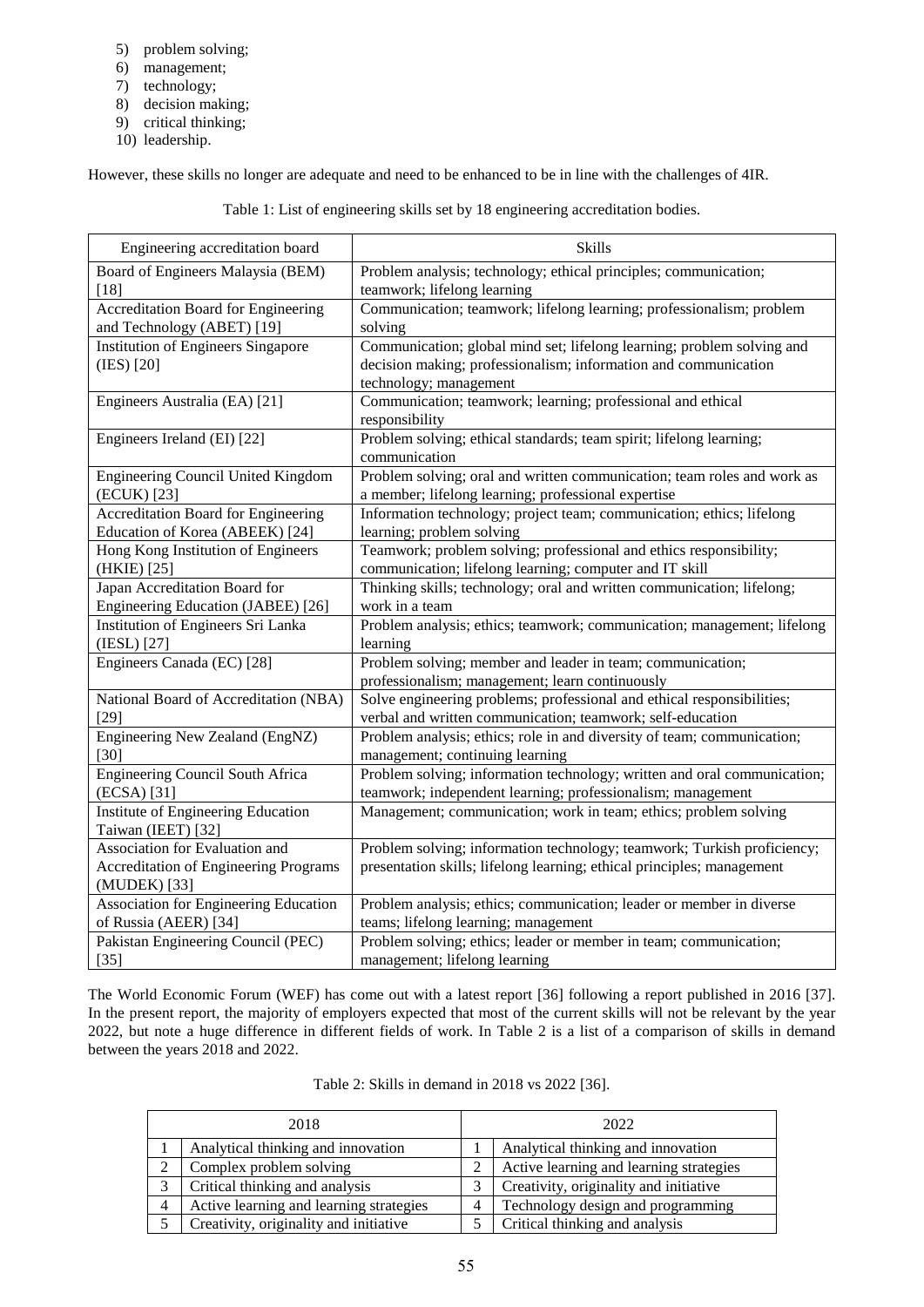| 2018 |                                         | 2022 |                                         |
|------|-----------------------------------------|------|-----------------------------------------|
| 6    | Attention to detail and trustworthiness |      | Complex problem solving                 |
|      | Emotional intelligence                  |      | Leadership and social influence         |
| 8    | Reasoning, problem solving and ideation |      | <b>Emotional intelligence</b>           |
| 9    | Leadership and social influence         |      | Reasoning, problem solving and ideation |
| 10   | Co-ordination and time management       |      | System analysis and evaluation          |

Referring to Tables 1 and 2, there was a significant difference between existing skills and 4IR skills. The skills set required to perform today's jobs will be partly renewed by 2022. Illustrated in Figure 1 are the similarities and differences for both sets of skill. By 2022, seven skills; namely. analytical thinking and innovation; active learning and learning strategies; creativity, originality and initiative; critical thinking and analysis; complex problem solving; emotional intelligence; and system analysis and evaluation will be the preferred skills, as well as technology design and programming; leadership and social influence; and problem solving.



Figure 1: Comparison of existing engineering skills with 4IR skills.

In this context, there is a growing need for reskilling and upskilling to keep up with technological change in the fourth industrial revolution. Skills development should have a positive and effective impact. Hence, it is necessary to identify appropriate theories followed by proposing a conceptual framework for the development of the 4IR skills of engineering graduates in Malaysia.

# OBJECTIVES

The objectives of this study are:

- a) To investigate the theories and models to be used in the development of 4IR skills for engineering graduates in Malaysia.
- b) To propose a conceptual framework for the development of 4IR skills for engineering graduates in Malaysia.

## METHODOLOGY

A systematic review methodology was used to investigate suitable theories and models to underline the development of graduate skills in engineering. Generally, a systematic review methodology was applied to track, evaluate and synthesise the best studies on issues related to research problems by providing evidence and informative answers [38]. The same method has been used by Rosli and Rasul in exploring the education of a high-income community in Malaysia [39]. Ashari identified students' career choices in the Malaysian skills certification system [40]; Rahimi identified the elements, influences and entrepreneurial learning processes at vocational colleges in Malaysia [41]; and Adam identified organisational factors affecting industry involvement for the National Dual Training Systems programme [42].

Related information was obtained from various journal reports, books and electronic references. Five journals and article databases were referred to in conducting this study; namely, ProQuest, Science Direct, Wiley, Taylor & Francis and IEEE. Three keywords were used in the information search; namely, the industrial revolution 4.0, engineering skills and skills development. All of this helped in generating this study.

## FINDINGS

Theories and Models for Engineering Graduates Skills Development

Discussed in this section are the theories and models used for the development of skills for engineering graduates. This study was conducted based on teaching and learning theories and skills development models. Three teaching and learning theories used in this study were: human capital [43]; education and economy development [44]; and behaviourism [45]. The relationship model between the institution and industry [46] and the Frye model 2000 [47] were the backbone of the framework development, which outlined the importance of relationships between institutions and industries in ensuring that engineering graduates can master new skills as they prepare for work in the 4IR setting.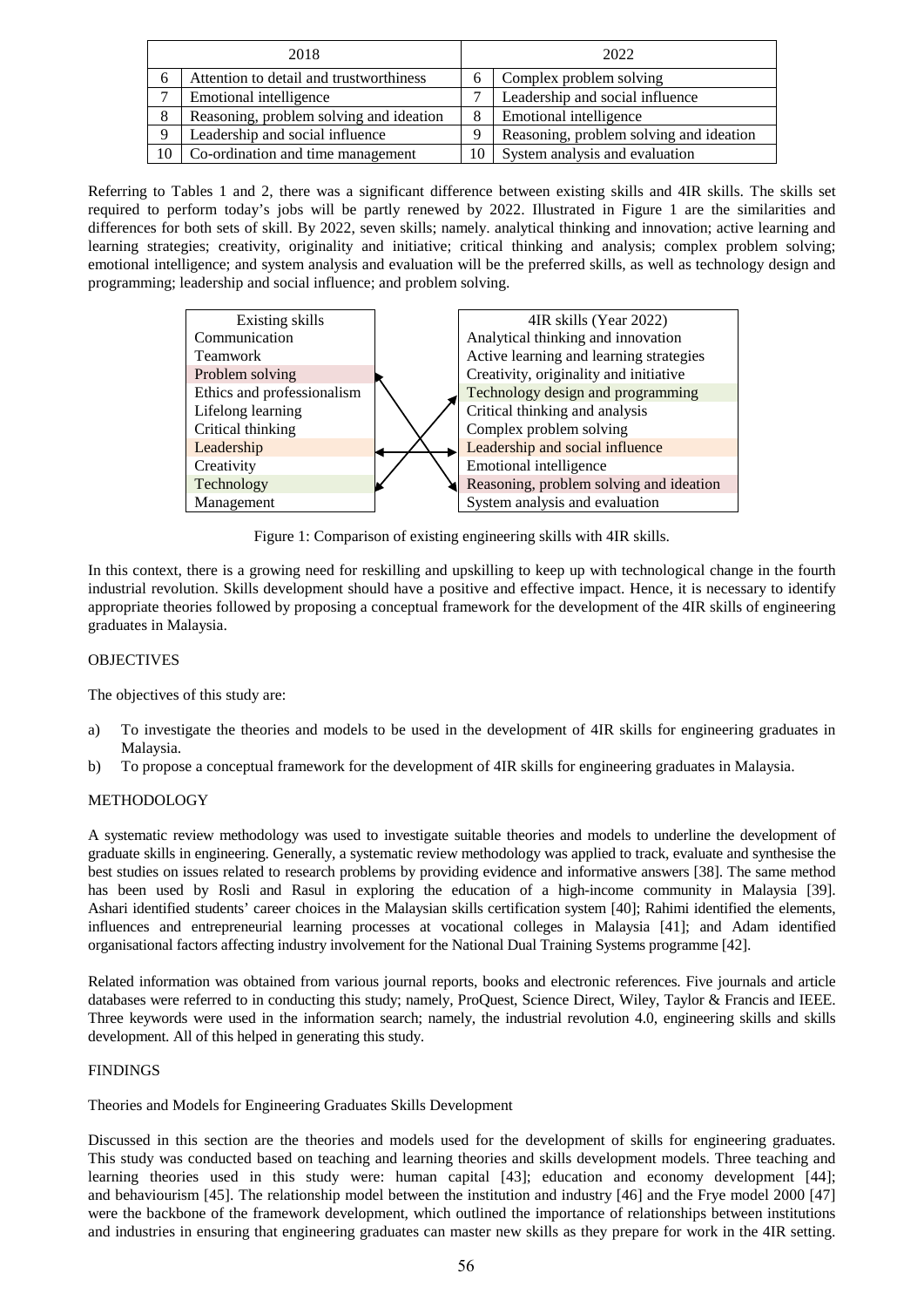Addressed in Table 3 is justification for the selection of the three theories for developing graduate skills in engineering. The description of each theory explains the suitability of it in this study.

| Theory                                    | Explanation                                                                                                                                                                                                                                   | Justification of selection                                                                                                                                                                                                                                                                       |
|-------------------------------------------|-----------------------------------------------------------------------------------------------------------------------------------------------------------------------------------------------------------------------------------------------|--------------------------------------------------------------------------------------------------------------------------------------------------------------------------------------------------------------------------------------------------------------------------------------------------|
| Human capital [43]                        | Investment and education are.<br>Ť.<br>interconnected with each other.<br>Formation and implementation<br>11.<br>of soft skills or employability<br>skills would have a great impact<br>on students who will soon enter<br>the working world. | Due to the emerging need to master new skills<br>in line with the technological developments in<br>4IR.<br>Provide opportunities for responsible parties,<br>$\blacksquare$<br>such as employers, institutions of higher<br>learning or students to equip and strengthen the<br>required skills. |
| Education and economy<br>development [44] | A balance between education<br>$\mathbf{i}$ .<br>and employment.                                                                                                                                                                              | Coincides with the understanding of the<br>$\blacksquare$<br>mismatch skills phenomenon between higher<br>learning institutions and employers.                                                                                                                                                   |
| Behaviourism [45]                         | Priority to observable behaviours<br>i.<br>without considering logical<br>reasoning.<br>Behaviour is organised and can<br>11.<br>be controlled.                                                                                               | Applicable in this study as it involves the<br>mastery of new skills conditioned and arranged<br>for graduates through education and training by<br>the institutions in line with the development of<br>the industrial revolution 4.0.                                                           |

Table 3: Justification of theory selection in this study.

Further, two skills development models were referred for this study. Figure 2 shows the model of relationship between institutions and industry [46]. This model highlights the relationship between employer (industry) and the education system (institution) in producing graduates and workers who possess the necessary knowledge and skills required by industry today. Industry will benefit from the education implemented by the institution, if it is in line with the latest advancements in technology. Therefore, the relationship between the institution and the industry is the key aspect of an education system. Generally, learning institutions are responsible for replicating and developing their graduates. However, the role of the industry towards learning institutions cannot be denied. Notwithstanding the quality of graduates, particularly the engineering graduates, they must be able to meet the demands of industry.

The skills upgrade element described in this model was selected for this study due to the difference between existing skills and the new skills in 4IR. Thus, it can be said that the model of the relationship between the institution and the industry underlies the theoretical framework of this study to develop a 4IR skills framework for engineering graduates in Malaysia.



Figure 2: Relationship model between the institution and industry [46].

The strategic challenges for providers were identified to encourage the use of the skills framework [47]. The main concept of this model is supply and demand; when there is a demand from employers the education system through education and training needs to provide certain skills. The Frye model has three main components; namely, employers, suppliers and graduates [47]. The first component is the employers' demand and needs for certain skills, whereas the second component is the supplier that provides the skills through education and training. The third component is the students' demand for certain skills for entering the workplace. This model (Figure 3) is suitable for this study as it involves the three key parties in the development of 4IR skills, comprising the institution of higher learning as the supplier, the employers who are responsible for the selection of employees and the students who soon would become engineering graduates.

In summary, the development of 4IR skills in this study was based on three teaching and learning methods, which are the human capital theory [43], education and economy development theory [44] and behaviourism theory [45]. The selection of these theories aimed to achieve a common understanding between employers, suppliers and students. Based on two skills development models; namely, the relationship model between the institution and industry [46] and the Frye model 2000 [47], the three key parties (employers, suppliers and students) are responsible for ensuring that graduates meet the requirements and needs of industry. The results of this finding suggested a conceptual framework based on the theories and skills development models discussed above.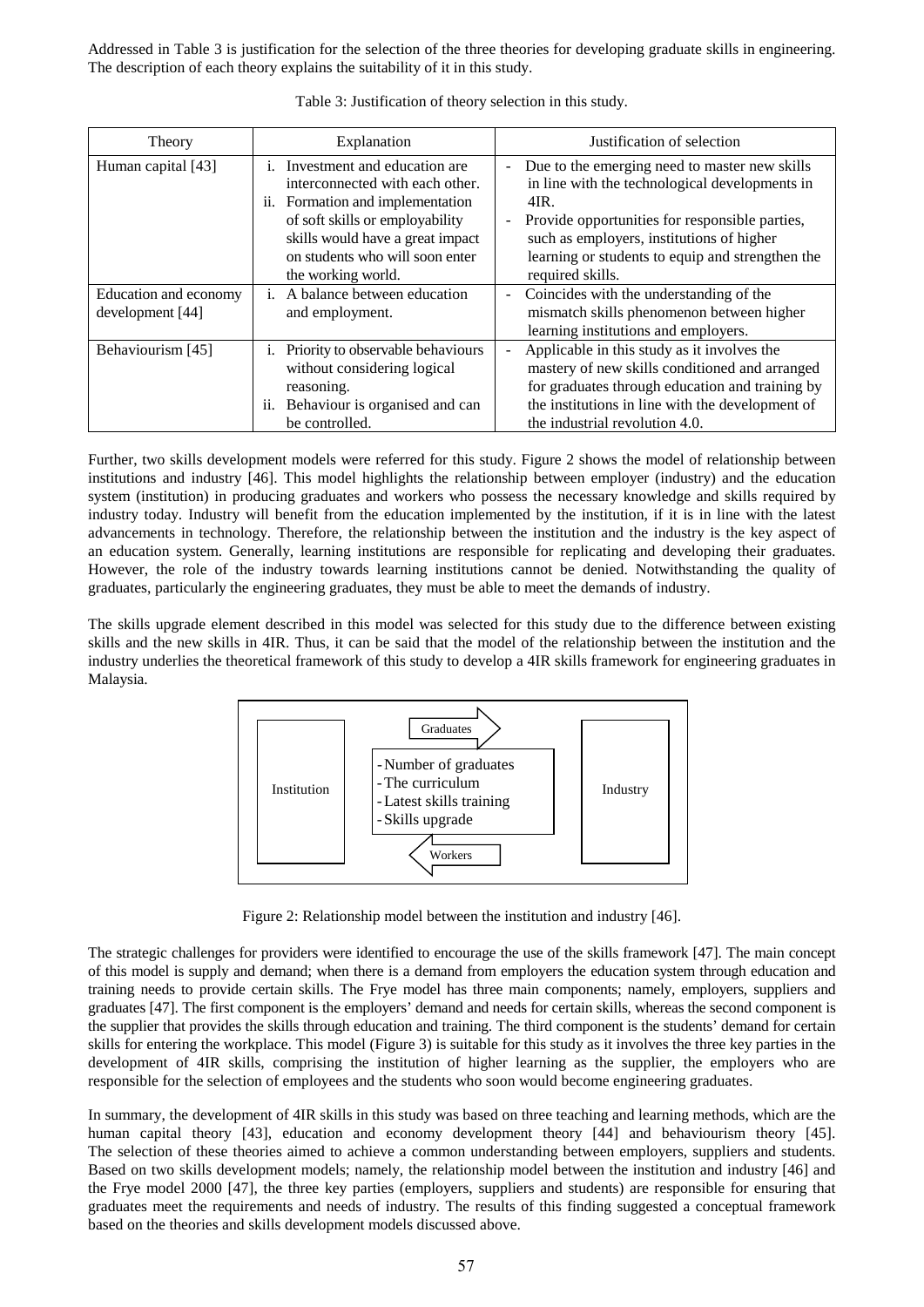

Figure 3: Frye model 2000 [47].

Conceptual Framework of the Study

The conceptual framework illustrates the network and the relationship between the institutions, industries, students' and employers' requirements. Figure 4 illustrates the conceptual framework of the study.



Figure 4: Conceptual framework for the development of 4IR skills.

The process of constructing this conceptual framework involved the following two steps:

## Step 1

The conceptual framework of this study was developed based on the combination of two models, as discussed earlier. The two skills development models were:

- the industrial and institutional relations model [46],
- the Frye model [47].

The reason for combining these two models is that both models involved three main components, viz. employers, suppliers and graduates. Based on these two models, the institutions (suppliers) are the main source of new employees in various fields of work, and the employers (industries) evaluate educational activities and results through the graduates of the institutions.

## Step 2

As previously mentioned, the impact of technology development will change the need for mastering new skills in 4IR. In this study, 10 skills were identified [36] as the main essence of the conceptual framework of this study. There were seven skills that have yet to be studied compared to three other skills; namely, leadership, problem solving and technology. The construction of attributes in the 4IR skills will form a skills development framework for engineering graduates that has not been suggested by previous researchers. This proposed conceptual framework is a foundation and guideline for the study that will be conducted by authors in the future.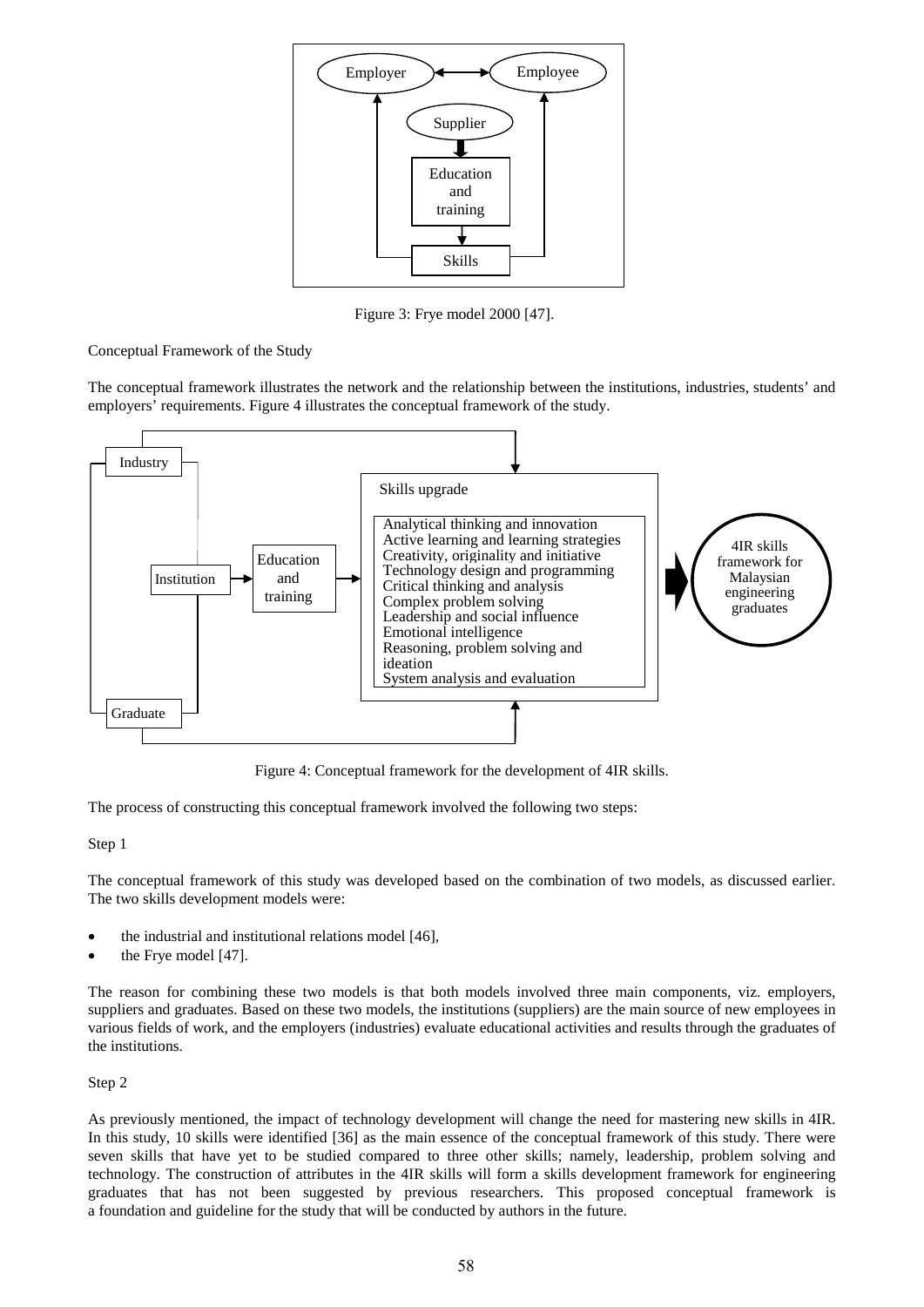#### **CONCLUSIONS**

The essence of this study is in highlighting the development of 4IR skills for engineering graduates. In ensuring that graduates are prepared to face the working world of 4IR, emphasis should be given to the development of skills that have not been prioritised. Effective skills development should be based on appropriate theories and models. This research has used three theories; these are: human capital; education and economy development; and behaviourism. In addition, two skills development models; namely, the relationship model between the institution and Frye model 2000, have been used as backup models in identifying the key components of skills.

The three main elements supporting the development of skills were employers, students and institutions. As a result of systematic reviews, a conceptual framework has been proposed to develop 4IR skills in engineering. Two steps have been discussed in the process of forming this conceptual framework. The first step was a combination of theory and a skills development model. The second step was related to the 4IR skills. Ten 4IR skills have been identified in this framework in which each skill attribute will be identified in the next study. The proposed conceptual framework of this study can serve as a reference point in the development of 4IR skills for engineering graduates.

#### ACKNOWLEDGEMENTS

The authors would like to acknowledge the financial support of Universiti Kebangsaan Malaysia through a grant AP-2015-015.

#### **REFERENCES**

- 1. Frey, C.B. and Osborne, M.A., The future of employment: how susceptible are jobs to computerisation? *Technological Forecasting and Social Change*, 114, **C**, 254-280 (2017).
- 2. Arntz, M., Gregory, T. and Zierahn, U., The Risk of Automation for Jobs in OECD Countries: a Comparative Analysis. Paris, OECD Publishing, 2-34 (2016).
- 3. McKinsey Global Institute, A Future That Works: Automation, Employment and Productivity. New York, McKinsey & Company (2017).
- 4. Singh, S., Sarkar, K. and Bahl, N., Fourth industrial revolution, Indian labour market and continuing engineering education. *Inter. J. of Research in Engng., IT and Social Sciences*, 8, **3**, 6-12 (2018).
- 5. International Labour Organization, World Employment Social Outlook, Geneva, ILO (2018).
- 6. Deloitte LLP, *Agiletown: The Relentless March of Technology and London's Response*. London: Deloitte (2014).
- 7. The Hindu Correspondent, Artificial Intelligence is the Engine of the Fourth Industrial Revolution (2017), 3 October 2018, http://www.thehindubusinessline.com
- 8. Azami, Z., A gap study between employers' perception and expectation of engineering graduates in Malaysia. *Proc. 5th WSEAS/IASME Inter. Conf. on Engng. Educ.*, Heraklion, Greece, 404-407 (2008).
- 9. Mustapha, R., The role of Vocational and Technical Education in the Industrialization of Malaysia as Perceived by Educators and Employers*.* Doctoral Dissertation, Purdue University (2002).
- 10. Zaharim, A., Md Yusoff, Y., Omar, M.Z., Mohamed, A. and Muhamad, N., Employers' perceptions and expectation toward engineering graduates: a study case. *Proc. 6th WSEAS Inter. Conf. on Engng. Educ.*, Rodos Island, Greece, 23-29 (2009).
- 11. Blom, A. and Saeki H., *Employability and Skill Set of Newly Graduated Engineers in India*. India: The World Bank (2011).
- 12. Kubler, B. and Forbes, P., Student Employability Profiles-Engineering (2004), 4 April 2018, https://www.heacademy.ac.uk/system/files/student\_employability\_profiles\_apr07.pdf
- 13. DEST, Graduate Employability Skills: Prepared for the Business, Industry and Higher Education Collaboration Council (2007), 5 May 2018, https://trove.nla.gov.au/work/35106442
- 14. Zaharim, A., Md Yusoff, Y., Omar, M.Z., Mohamed, A. and Muhamad, N., Engineering employability skills required by employers in Asia, *Proc. 6th WSEAS Inter. Conf. on Engng. Educ.,* Rodos Island, Greece, 23-29 (2009).
- 15. Zaharim, A., Yusoff, Y.M., Omar, M.Z., Mohamed, A. and Muhamad, N., The comparison on priority engineering employability skills. *Inter. J. of Educ. and Educ. Technol.*, 7, **2**, 61-74 (2010).
- 16. Nordin, M.K., Project-based Learning Framework for Non-Technical Skills. Doctoral Dissertation, Universiti Teknologi Malaysia (2014).
- 17. Zaliza, H. and Safarin, M.N., Unemployment among Malaysian graduates: graduates attributes, lecturers' competency and quality of education. *Procedia-Social and Behavioural Sciences*, 112, 1056-1063 (2014).
- 18. Boards of Engineers Malaysia (BEM), Engineering Programme Accreditation Manual (2012), 7 February 2017, http://bem.org.my/documents/20181/29444/EACManual2012.pdf/77cbb6a4-189e-44d6-ba73-44c9c1d282af
- 19. Accreditation Board of Engineering and Technology (ABET), Criteria for Accrediting Engineering Programs (2017), 4 July 2018, http://www.abet.org/wp-content/uploads/2018/02/E001-18-19-EAC-Criteria-11-29-17.pdf
- 20. Institutions of Engineers Singapore (IES), EAB Accreditation Manual (2018), 2 November 2018, https://www.ies.org.sg/Tenant/C0000005/PDF%20File/Accreditation/EAB%20Version%20Aug%202018.pdf
- 21. Engineers Australia (EA), Engineers Australia Policy on Accreditation (2010), 16 March 2017, https://www.engineersaustralia.org.au/sites/default/files/content-files/2016-12/110214\_P02EA\_Curr\_Engineers\_ Australia\_Policy\_on\_Accred\_REV\_0.PDF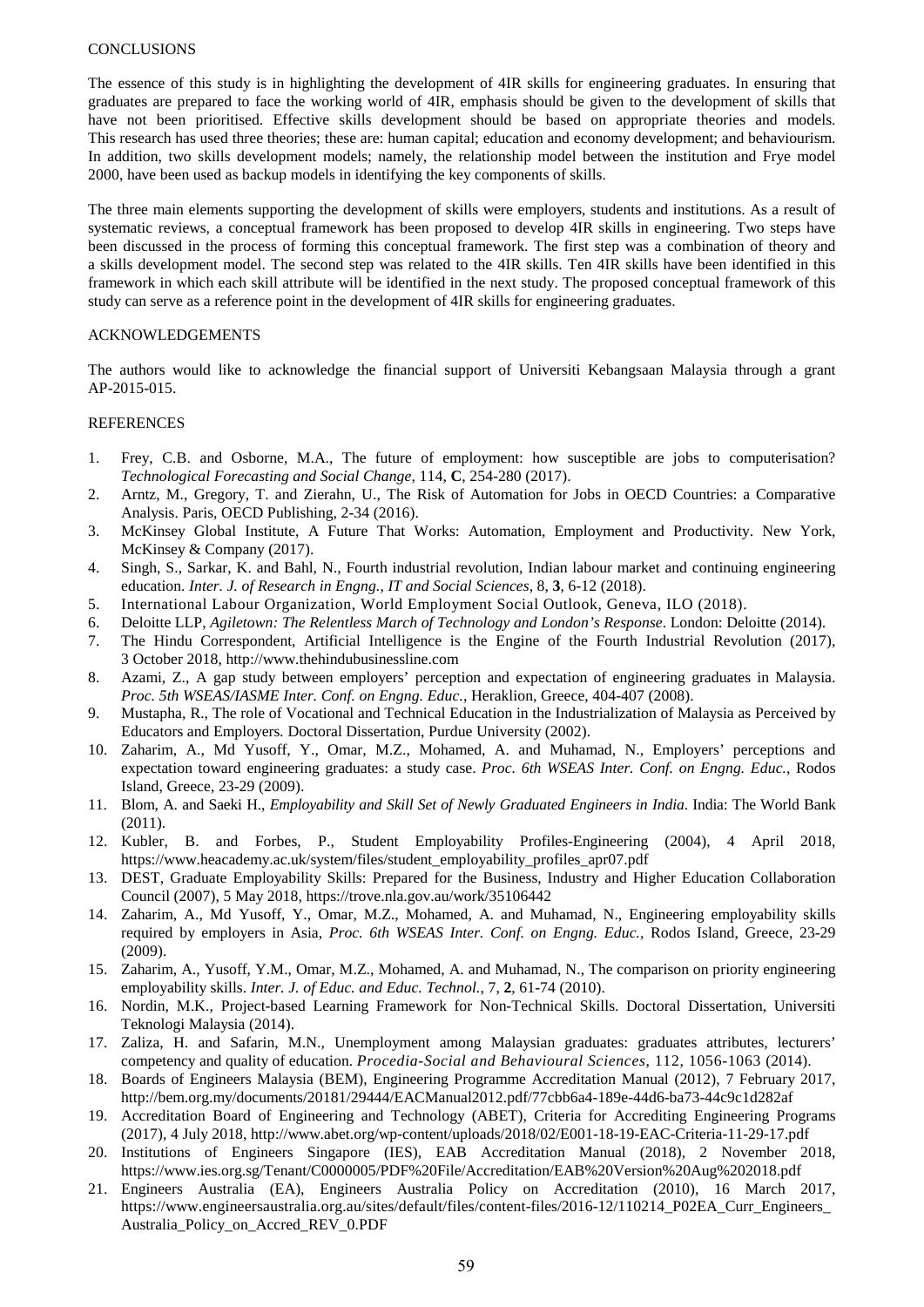- 22. Engineers Ireland (EI), Accreditation Criteria for Professional Titles (2014), 24 April 2017, https://www. engineersireland.ie/EngineersIreland/media/SiteMedia/services/accreditation/EngineersIrelandAccreditationCriteri a2014.pdf
- 23. Engineering Council, UK Standard for Professional Engineering Competence (2013), 28 March 2018, https://www.engc.org.uk/engcdocuments/internet/Website/UK-SPEC%20third%20edition%20(1).pdf
- 24. Accreditation Board of Engineering Education of Korea (ABEEK), Criteria for Accrediting Engineering Programs (2015), 21 September 2018, http://www.abeek.or.kr/appraisal/eac
- 25. Hong Kong Institution of Engineers (HKIE), Professional Accreditation Handbook (Engineering Degrees) (2013), 18 June 2017, https://www.hkie.org.hk/en/quali/criteria\_development/upload/page/95/self/59ba2214bb703.pdf
- 26. Nguyen, N.D., Yoshinari, Y. and Shigeji, M., University education and employment in Japan: students' perceptions on employment attributes and implications for university education. *Quality Assurance in Educ.*, 13, **3**, 202-218 (2005).
- 27. Institution of Engineers Sri Lanka (IESL), Engineering Programme Accreditation Manual (2014), 7 May 2017, http://www.iesl.lk/Resources/PDF/Accreditation/Accreditaton%20Manual%20-%20March%202014.pdf
- 28. Engineers Canada (EC), 2016 Accreditation Criteria and Procedures (2017), 20 November 2017, https://engineerscanada.ca/sites/default/files/accreditation-criteria-procedures-2016-final.pdf
- 29. National Board of Accreditation (NBA), Manual for Accreditation of Undergraduate Engineering Program (2012), 5 November 2018, http://www.nbaind.org/Files/engineering-programs.pdf
- 30. Engineering New Zealand (EngNZ), Requirements for Accreditation of Engineering Education Programmes, 18 January 2017, https://www.engineeringnz.org/documents/122/Programme\_Accreditation\_Manual.pdf
- 31. Engineering Council South Africa (ECSA), Criteria for Accreditation of Engineering Programmes (2018), 4 May 2018, https://www.ecsa.co.za/education/EducationDocs/E-01-P.pdf
- 32. Institute of Engineering Education Taiwan (IEET), Accreditation Criteria for Accrediting Engineering Programs (2015), 7 June 2017, http://www.ieet.org.tw/InfoTE.aspx?n=EACE
- 33. Association for Evaluation and Accreditation of Engineering Programs (MUDEK), Criteria for Evaluating Bachelor Engineering Programs (2009), 13 May 2017, http://www.mudek.org.tr/doc/en/MUDEK-Evaluation\_ Criteria\_(2.0.1).pdf
- 34. Association for Engineering Education of Russia (AEER), Professional Accreditation of Engineering Programme (2013), 29 April 2017, http://www.ac-raee.ru/en/acc\_docs.htm
- 35. Pakistan Engineering Council (PEC), Manual of Accreditation (2014), 16 June 2017, https://www.pec.org.pk/ accreditation\_guidelines.aspx
- 36. World Economic Forum, The Future of Jobs: Centre for the New Economy and Society (2018), 25 October 2018, http:// http://www3.weforum.org/docs/WEF\_Future\_of\_Jobs\_2018.pdf
- 37. World Economic Forum, The Future of Jobs: Employment, Skills and Workforce Strategy for the Fourth Industrial Revolution. Switzerland: World Economic Forum, 1-157 (2016).
- 38. Boland, A., Cherry, M. G. and Dickson, R., *Doing a Systematic Review: a Student's Guide*. (2nd Edn), London: Sage Publications Ltd. (2018).
- 39. Rosli, A. and Rasul, M.S., Exploring the high income community education programme in Malaysia, *Proc.6th Inter. Conf. on Educational Reform: ASEAN Educ. in the 21st Century*, Mahasarakham University, 160-166 (2013).
- 40. Ashari, M.Z.H., Rasul, M.S. and Azman, N., Hubungan individu, persekitaran dan kebolehsesuaian terhadap pemilihan kerjaya pelajar Sistem Persijilan Kemahiran Malaysia (SKPM): suatu analisis kandungan. *Sains Humanika* 2, **1**, 135-144 (2014) (in Malaysian).
- 41. Rahimi, N.H.Z., Rasul, M.S. and Yassin, M.R., Ekosistem pembelajaran keusahawanan. *Proc. Inter. Conf. on Educ. and Regional Develop. 2016*, Bandung, Indonesia, 565-570 (2016) (in Indonesian).
- 42. Adam, S., Rasul, M.S. and Yassin, M.R., Industry involvement conceptual framework for collaboration of National Dual Training Systems (NDTS) in Malaysia. *Sains Humanika*, 9, **2**, 33-41 (2017).
- 43. Schultz, T.W., *The Economic Value of Education*. New York and London: Columbia University Press (1963).
- 44. Wolman, H. and Spitzley, D., Graduate Unemployment in Ghana. Project Report. Ghana (1996).
- 45. Skinner, B.F., *Beyond Freedom and Dignity,* New York: Vintage Books (1971).
- 46. Council of Ontario University, Sectoral Skill Needs. Ontario, Canada (1998).
- 47. Further Education Funding Council, Matching Employers Needs and Learner Aspirations Today and Tomorrow: the Strategic Challenges for Providers (2000), 6 August 2018, http://dera.ioe.ac.uk/15187/1/matching%20 employer%20needs.pdf

## BIOGRAPHIES



Fathiyah Mohd Kamaruzaman is a lecturer at the Centre of Innovation in Teaching and Learning, Faculty of Education, Universiti Kebangsaan Malaysia. She holds a Bachelor's degree in technology and education (civil engineering) and Master's in technical and vocational education, both from Universiti Teknologi Malaysia. She has been a member of the Society of Engineering Education Malaysia (SEEM) since 2017. Currently, she is pursuing her PhD study in engineering education at Universiti Kebangsaan Malaysia. Throughout the course of her study, she has had published an article for the popular magazine, *The Ingenieur* by Board of Engineers Malaysia in 2017. She has also won the Gold Award in the P&P Innovation Carnival 2018 through her research related to the skills of the industrial revolution 4.0.